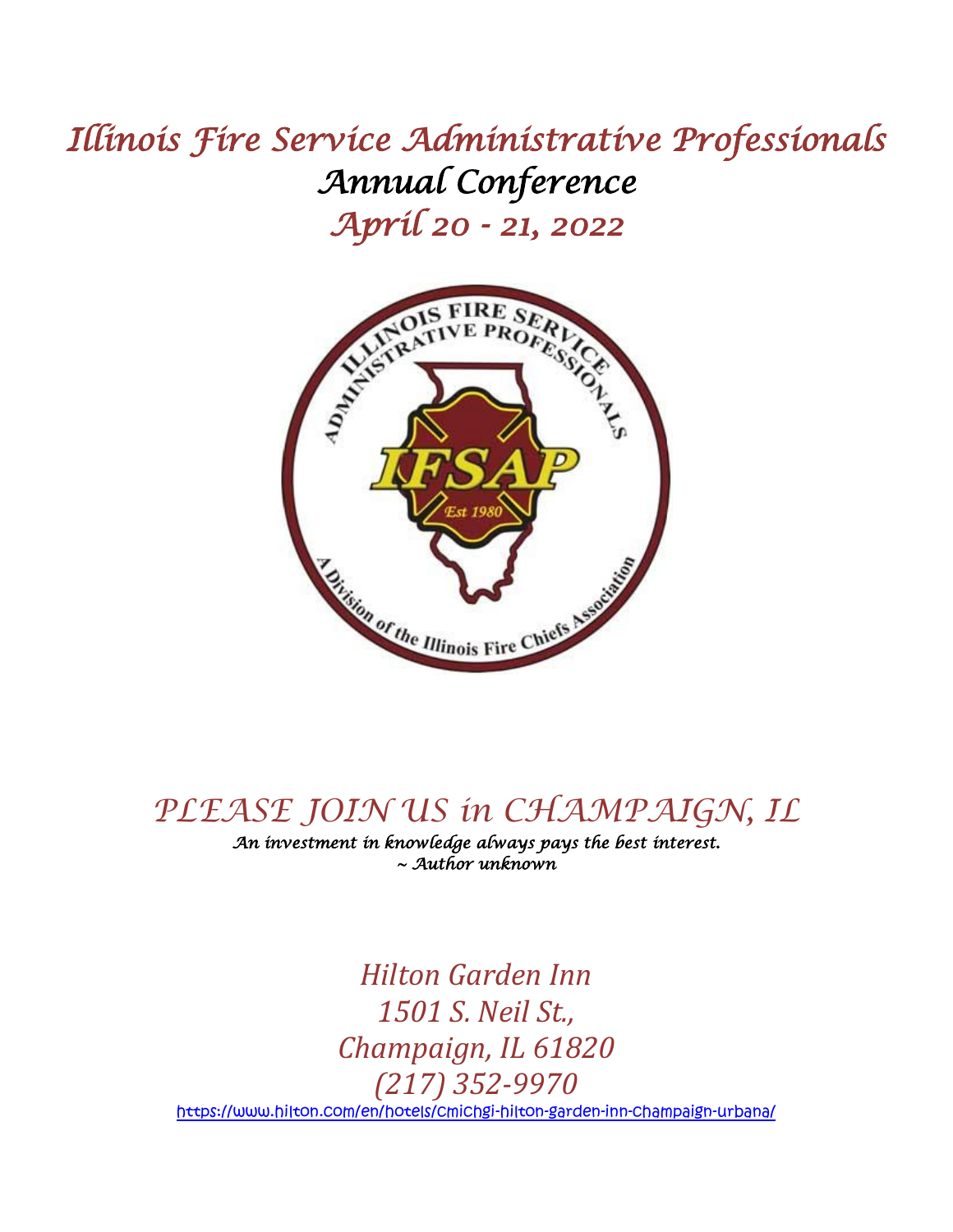## **A Letter from the IFSAP President**

Dear Administrative Professional:

I would like to thank you for considering your attendance to the 2022 IFSAP Conference. Your IFSAP Board is dedicated to the members and our mission goals, to provide "professional growth through education and information sharing of current issues and emerging trends in order to elevate the value of administrative service to those we support."

As a division of the Illinois Fire Chiefs Association, we have been working closely with the IFCA Board Members to identify the steps needed to recognize our members for the value they continue to bring to the fire service. In doing so, we have discussed the importance of education and fire service knowledge. The board has chosen to hold its annual conference for the first time in Champaign, IL so we could incorporate training and programs provided by the Illinois Fire Service Institute (IFSI) for our organization. We believe the courses and content scheduled will bring valuable, job pertinent education and experience to our members. The specific curriculum at IFSI taking place is being designed specifically for our organization and its members. We are very excited to present this program and its schedule to you in the registration packet enclosed.

The IFSAP organization subsidizes a large portion of the cost of the conference for its members by utilizing the educational funds that are set aside. We understand and recognize some departments are working with challenging budgets and/or may have limited resources for their administrative support staff. Therefore, we want to remind you that IFSAP offers scholarships to attend our conference. If you have concerns or need to discuss the options available for your department, please feel free to reach out to myself or IFSAP's Vice President, Courtney Michaels.

We encourage you to share this letter and conference packet with your Chief Officer for consideration. This is a very unique opportunity for you and our organization. It will be a memorable one as IFSAP for the first time organizes conference training at the Illinois Fire Service Institute. Thank you for your time and we look forward to seeing you at the conference this year.

Sincerely,

Sharon Szynalski, IFSAP President [sszynalski@villageofalsip.org](mailto:sszynalski@villageofalsip.org) or (708) 385-6902 ext. 238

Courtney Michaels, IFSAP Vice President [cmichaels@vbg.org](mailto:cmichaels@vbg.org) or (847) 777-6104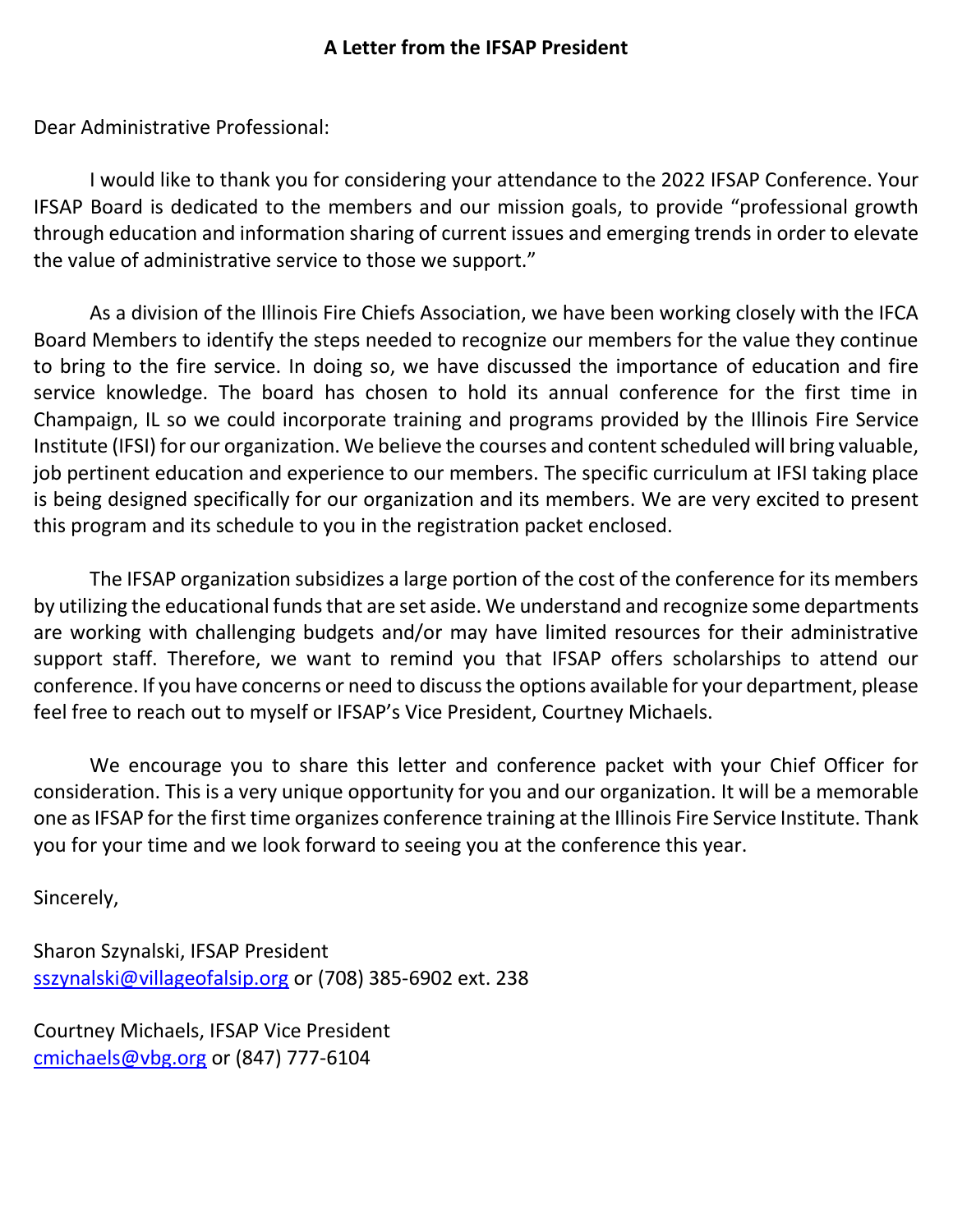## **GENERAL INFORMATION**

- **Who Should Attend:** Fire service support personnel dedicated to their career, hungry for knowledge and striving to keep up with current trends and issues.
- **Why You Should Attend:** The Illinois Fire Service Administrative Professionals' mission is to provide an educational channel for administrative support personnel, and to strive to obtain information so that we may equip ourselves to serve our departments with even greater skills and knowledge. This 2-day event will feature relevant topics presented by informative speakers and will offer attendees a unique opportunity to network and exchange information with colleagues, in an effort to meet our purpose.
- **Cost:** The "'Full Conference Package" includes Tuesday (weary traveler), Wednesday and Thursday sessions, all meals and two evenings of lodging (Tuesday and Wednesday nights).
- **Meals:** Daily sessions (Wednesday and Thursday) include breakfast, snack breaks and lunch. Appetizers on Tuesday night and full dinner on Wednesday night with an evening of entertainment.
- **One Day Sessions:** Are available and include breakfast, breaks and lunch.
- **Scholarships:** Are available for this conference the board will provide as many scholarships as possible.
	- $\circ$  If you are applying for a scholarship, complete your registration form first and send it to Courtney Michaels noting you have applied for a scholarship.
- **Sleeping Arrangements:** Accommodations are based upon double occupancy. If you would like to share a room with a specific person, please indicate this on your registration form. If you prefer single occupancy accommodations, there is an additional fee as noted on the registration form.
- **Room Assignments:** Room assignments are random.
- **Dress:** Casual attire.
- **Arrival:** Check in on Tuesday, April 19, 2022 after 4:00 p.m.
	- $\circ$  Weary Traveler (those arriving after 6:00 p.m.) Welcome and networking.
- **Departure:** Check out by 12:00 p.m. on Thursday, April 21, 2022.

**\*\* Please note, this year there is no extension of room stays into the weekend! The conference is completed on Thursday.\*\***

**Raffle: Tickets are sold from 8 a.m. Wednesday until 11 a.m. on Thursday \$5 each or 5 tickets for \$20. Proceeds support IFSAP educational programs.**

**IFSAP educational fund subsidizes a substantial portion of the cost of this conference.**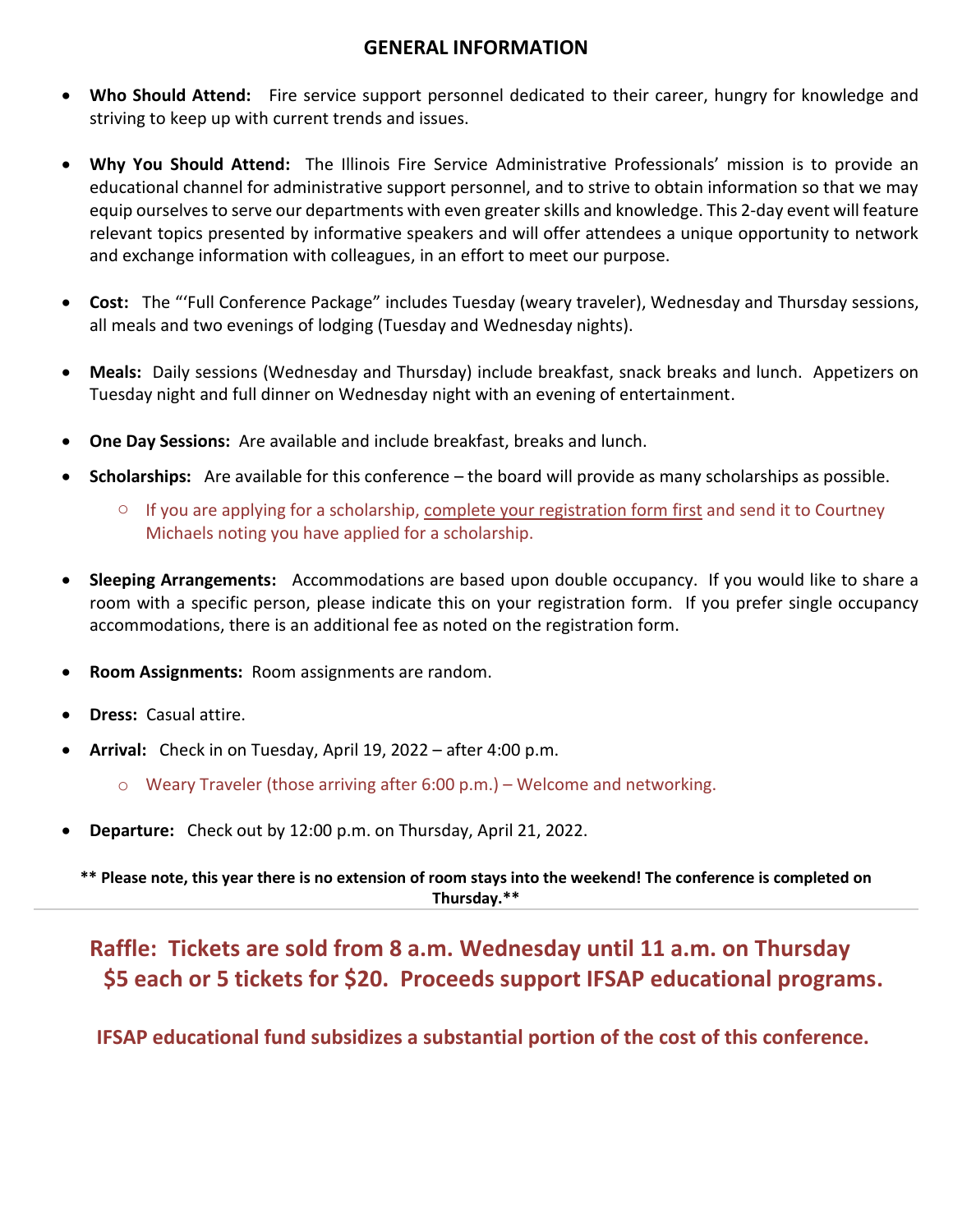## **CONFERENCE SCHEDULE**

## **Tuesday, April 19 – Legacy Ballroom South**

**6:00 p.m. to 9:00 p.m.** Weary Traveler: Welcome, Ice Breaker & Networking Light Appetizers provided

**Wednesday, April 20 – Training takes place on IFSI Campus** Illini Ballroom: Breakfast buffet served 7:00 a.m. - 8:00 a.m.

| 7:30 a.m. to 8:15 a.m.<br>8:30 a.m. to 8:50 a.m.                                      | Registration<br><b>Bus Transport to IFSI</b>                                                                                                                                                                                     |  |
|---------------------------------------------------------------------------------------|----------------------------------------------------------------------------------------------------------------------------------------------------------------------------------------------------------------------------------|--|
| 9:00 a.m. to 9:30 a.m.                                                                | Welcome /Sharon Szynalski-IFSAP President & IFSI Welcome                                                                                                                                                                         |  |
| 9:30 a.m. to 12:00 p.m.                                                               | Sessions:<br>1-Leadership Development and Decision Making (LDDM) - Morals and Ethics<br>2-Current Fire Service Research / Your State Training Academy<br>3-IFSI Campus Tour and<br>(Final schedule of sessions to be determined) |  |
| 12:00 p.m. to 1:00 p.m.                                                               | Lunch                                                                                                                                                                                                                            |  |
| 1:00 p.m. to 3:00 p.m.                                                                | Session topics continued                                                                                                                                                                                                         |  |
| 3:00 p.m. to 3:45 p.m.                                                                | Annual meeting and installation of the board                                                                                                                                                                                     |  |
| 4:00 p.m. to 4:20 p.m.                                                                | Bus Transport back to Hilton                                                                                                                                                                                                     |  |
| 6:30 p.m. to 7:30 p.m.                                                                | Illini Ballroom - Reception & Dinner                                                                                                                                                                                             |  |
| 7:30 p.m. to 10:00 p.m.                                                               | <b>Vegas Themed Entertainment</b>                                                                                                                                                                                                |  |
| Thursday, April 21 - Illini Ballroom<br>Breakfast buffet served 7:30 a.m. - 8:30 a.m. |                                                                                                                                                                                                                                  |  |
| 8:30 a.m. to 10:30 a.m.                                                               | Real Colors Workshop Program - A Virtual Introduction                                                                                                                                                                            |  |
| 10:30 a.m. to 10:45 a.m.                                                              | <b>Break</b>                                                                                                                                                                                                                     |  |
| 10:45 a.m. to 12:00 p.m.                                                              | Real Colors Workshop Program - A Virtual Introduction                                                                                                                                                                            |  |
| 12:00 p.m. to 1:00 p.m.                                                               | Lunch Buffet                                                                                                                                                                                                                     |  |
| 1:00 p.m. to 2:00 p.m.                                                                | Wrap Up: Certificates & Raffle Prize Drawing                                                                                                                                                                                     |  |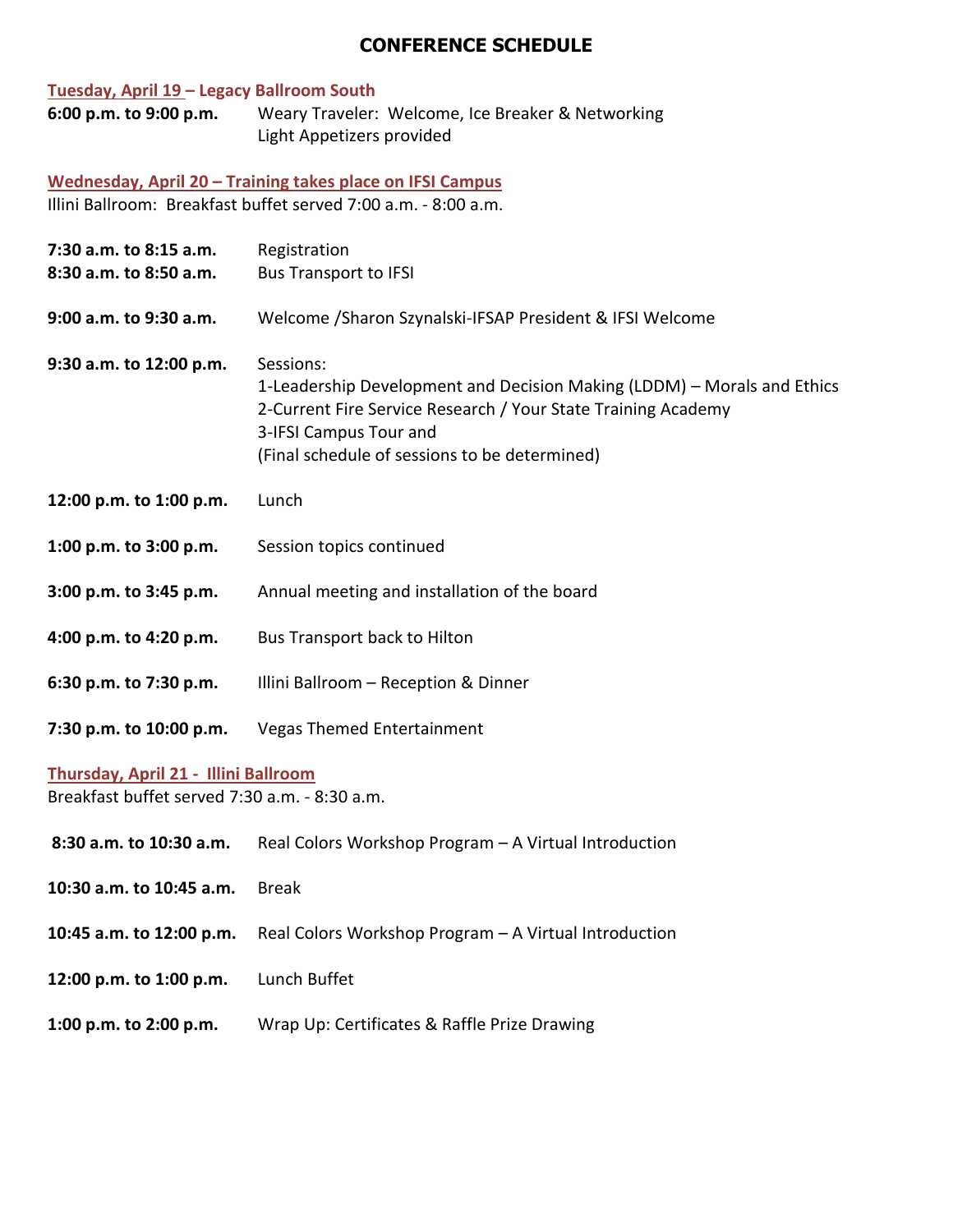## **Illinois Fire Service Administrative Professionals**

## **Annual Conference**

**April 20-21, 2022**

**Why You Should Attend –** The Illinois Fire Service Administrative Professionals' mission is to provide an educational channel for administrative support personnel, and to strive to obtain information so that we may equip ourselves to serve our departments with even greater skills and knowledge. This unique conference will feature relevant topics presented by informative speakers and will offer attendees a unique opportunity to network and exchange information with colleagues, to meet our purpose. The IFSI will be personalizing the breakout sessions to our organization.

#### **SPEAKERS & TOPICS**

#### **Wednesday, April 20 – Illinois Fire Service Institute**

#### **Sessions to be covered (final schedule to be set in April with confirmation):**

#### **Your State Fire Academy**

- o Welcome to Champaign and IFSI 101/Update
- o Presented by Chief Heather Moore, Deputy Director

#### **Fire Service Research**

- o IFSI Research Staff will provide an overview of the latest fire service research being conducted at IFSI. This overview will provide the facts of many fire service challenges and resources that will help decision makers determine how to best address the safety of their firefighters.
- o Your State Training Academy will provide an overview of all the training opportunities and services that exist at IFSI and how to access them.
- o Presented by Dr. Farzaneh Masoud, Director of Research

#### **IFSI Training Grounds and Burn Demo**

- o Comprehensive walking tour of our facility
- o Burn demo
- o Presented by Chief Tim Walsh, Director of Corporate Relations, Development and Community Engagement

#### **Leadership Development & Decision Making: Morals & Ethics**

- o This presentation discusses the importance of moral and ethical standards and their influence on the behaviors of fire service organizations and personnel. Students will examine the sources of ethical standards, identify factors that compromise ethical and moral decisions, and be challenged to recognize and respond to ethical arguments and lapses.
- o This training incorporates a short presentation with highly interactive Small Group Discussions that will engage each student in real world moral and ethical decisions.

#### **Thursday, April 21 – Hilton Legacy Ballroom South**

Real Colors Workshop Program – A Virtual Introduction: A dynamic workshop experience using a personality assessment. Participants learn to communicate more effectively with others, understand human behavior, and identify motivators specific to each temperament.

Real Colors Instruments Analysis is made available for each attendee.

Real Colors Personality Instrument is a leading edge tool that bridges temperament theory and real life applications in a way that is easy to understand, fun to learn and that offers unprecedented levels of retention. Using Real Colors people learn to recognize, accept and value the difference in others while improving understanding, empathy and communication.

#### **For further information or to register for the IFSAP Annual Conference visit our website:** [www.ifsap.org](http://www.ifsap.org/)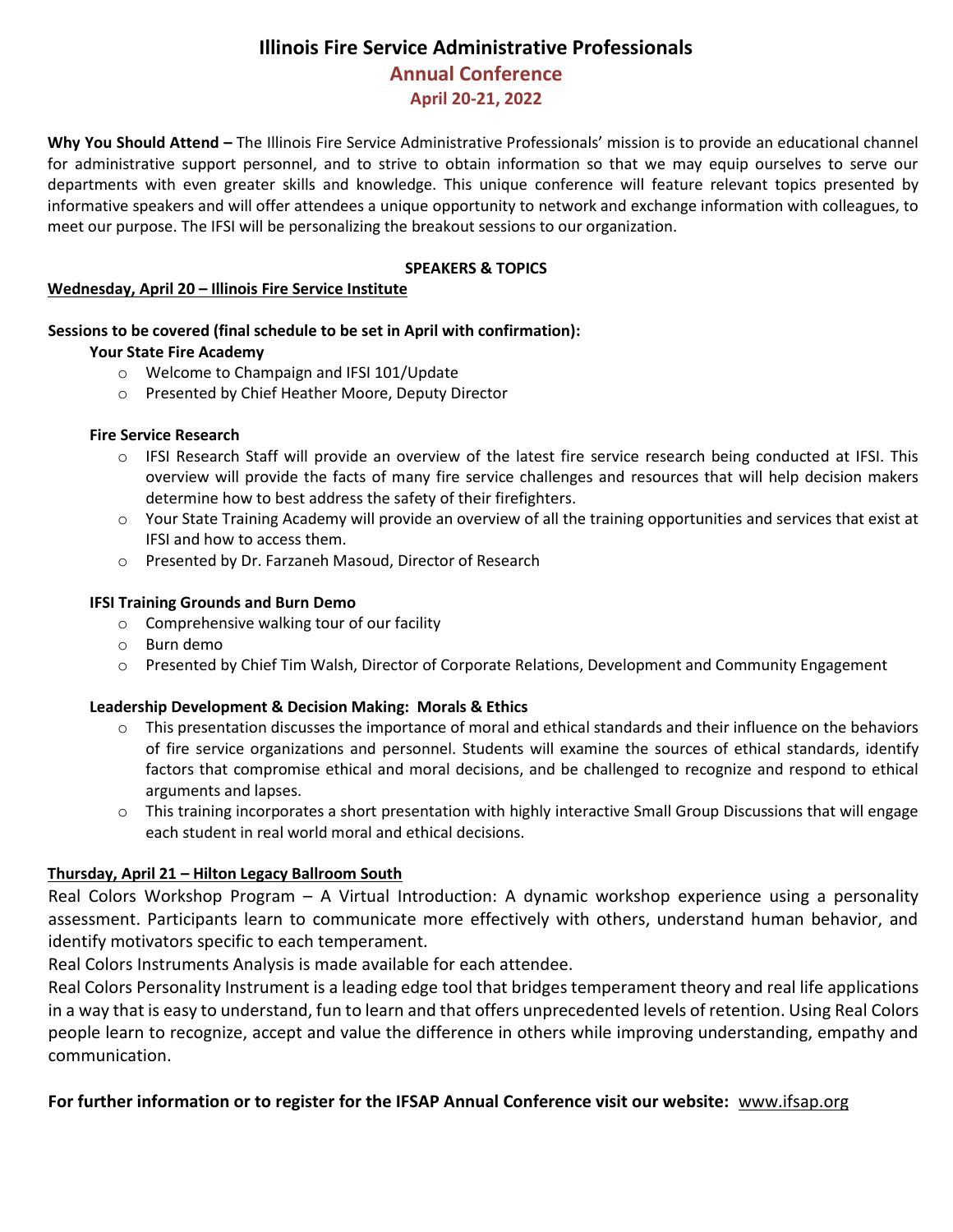### **IFSAP DEPARTMENT/DISTRICT MEMBERS 2022 CONFERENCE SCHOLARSHIP APPLICATION**

**This application must be received by March 28, 2022**

**2022 CONFERENCE SCHOLARSHIP: Scholarships awarded will cover the two-day conference: April 20 – 21, 2022 - Each scholarship will cover the full conference package; includes meals & 2 nights (Tuesday & Wednesday) double occupancy Inn lodging.**

**----------------------------------------------------------------------------------------------------------------------------------------------**

**\*\* Recipients preferring single occupancy are required to pay an additional \$50 for the 2-night package. All efforts will be made to accommodate your request.** 

**The Board will award as many scholarships as possible.** *In the event an overwhelming number of eligible application submissions are received, recipients will be chosen through a blind draw selection. Send your registration to Courtney.* 

**The following criteria must be met to be considered for a scholarship:**

*1. You are a current Active member in good standing of IFSAP. Reciprocal members are not eligible. 2. A written statement from your Chief why financial assistance is needed if your department or district CANNOT provide finances for your attendance.*

| Name: Name and the second contract of the second contract of the second contract of the second contract of the second contract of the second contract of the second contract of the second contract of the second contract of                                                   |                                           |  |
|---------------------------------------------------------------------------------------------------------------------------------------------------------------------------------------------------------------------------------------------------------------------------------|-------------------------------------------|--|
|                                                                                                                                                                                                                                                                                 |                                           |  |
|                                                                                                                                                                                                                                                                                 |                                           |  |
|                                                                                                                                                                                                                                                                                 |                                           |  |
|                                                                                                                                                                                                                                                                                 |                                           |  |
|                                                                                                                                                                                                                                                                                 |                                           |  |
| Additionally, we require confirmation from your Fire Chief that your Department/District CANNOT provide<br>financial assistance and if awarded a scholarship you will be able to attend the Conference.<br><u> 1980 - Johann Barn, mars an t-Amerikaansk politiker (* 1918)</u> |                                           |  |
| <b>Fire Chief Signature</b>                                                                                                                                                                                                                                                     | <b>Date</b>                               |  |
| Please submit your application by e-mail, fax or mail your completed form to:                                                                                                                                                                                                   |                                           |  |
|                                                                                                                                                                                                                                                                                 | <b>Courtney Michaels, IFSAP President</b> |  |
|                                                                                                                                                                                                                                                                                 | <b>Buffalo Grove Fire Department</b>      |  |
|                                                                                                                                                                                                                                                                                 | cmichaels@vbg.org                         |  |